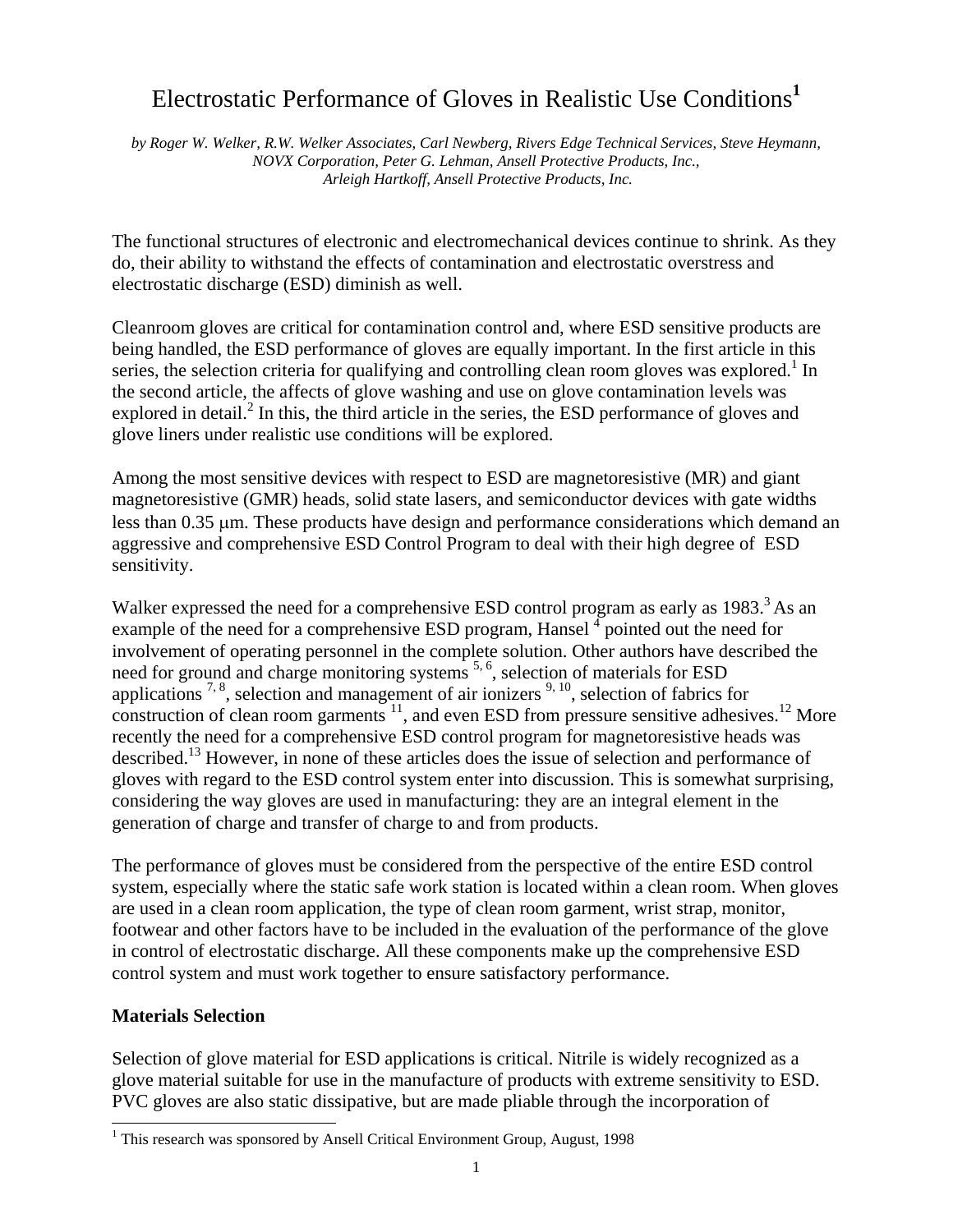plasticizers. The plasticizers also impart static dissipative properties. Unfortunately, these same plasticizers can interfere with the performance of disk lubricants and under extreme conditions can interfere with film adhesion in plated products. This can render them unsuitable for use in contamination sensitive applications. Natural latex, although widely used in high technology manufacturing, has undesirable properties from an ESD standpoint. Attempts have been made to alter the performance of natural latex through topical surface treatments, but these are found to be unacceptable.

### **Specifying the ESD Performance of a Clean Room Glove**

The ESD performance of a clean room glove can be specified using a number of different parameters. Among these are volume and surface resistance, discharge time, residual charge retention and tendency to tribocharge. Volume and surface resistance are classical methods for specifying conductive properties of material. These are often important in selection or qualification of materials for use in the static safe work place. Discharge time is an important parameter, since it is the arrival at a user defined safe voltage level that often determines the material's suitability for use in a given application. Residual or capacitive charge potential is especially important in laminated or composite structures, where the continuous phase material in contact with the external environment can be highly insulative compared with the bulk of the laminate or composite structure.

Of these, the tendency to tribocharge, that is, to acquire and/or impart a charge when rubbed against or separated from a dissimilar material, is by far the most controversial. The repeatability and appropriateness of tribocharge testing is so in question that "no one test currently available can predict general tribocharging properties for a specific material".<sup>14</sup> Since there is no agreed upon standard for tribocharge testing of materials, attempting to specify gloves from the standpoint of tribocharge properties is, at best, a difficult prospect.

This leaves us with the need to test gloves from the standpoint of their resistance, discharge time and residual charge retention. Resistance tests are reliable, as they are based on currently accepted test methods. Discharge time tests are useful in that they are based on generally accepted test methods and reflect the expected performance of materials in their intended application. Residual charge retention tests are based largely on the experience with packaging materials and are appropriate for glove constructed of laminated or composite structures.

Resistance can be measured using a number of different standards. Standards considered particularly appropriate are those of the Electrostatic Overstress Electrostatic Discharge  $(EOS/ESD)$  Association  $^{15}$  or Federal Standards.<sup>16</sup> It is interesting that a direct correlation can be established between resistance and discharge time.

Discharge time performance has become an industry norm in the specification of gloves for use in the manufacture of hard disk drives. Discharge times are measured for an individual holding their hand on a 20 picofarad charged plate. The plate and operator are charged to some starting voltage and the time to discharge to a target voltage is measured. The most generous disk drive discharge requirement is from +/- 1,000 V. to less than +/- 100 volt in under 5 seconds. The most demanding requirements is for discharge from +/- 1,000 volts to less than 10 volts in less than 500 milliseconds.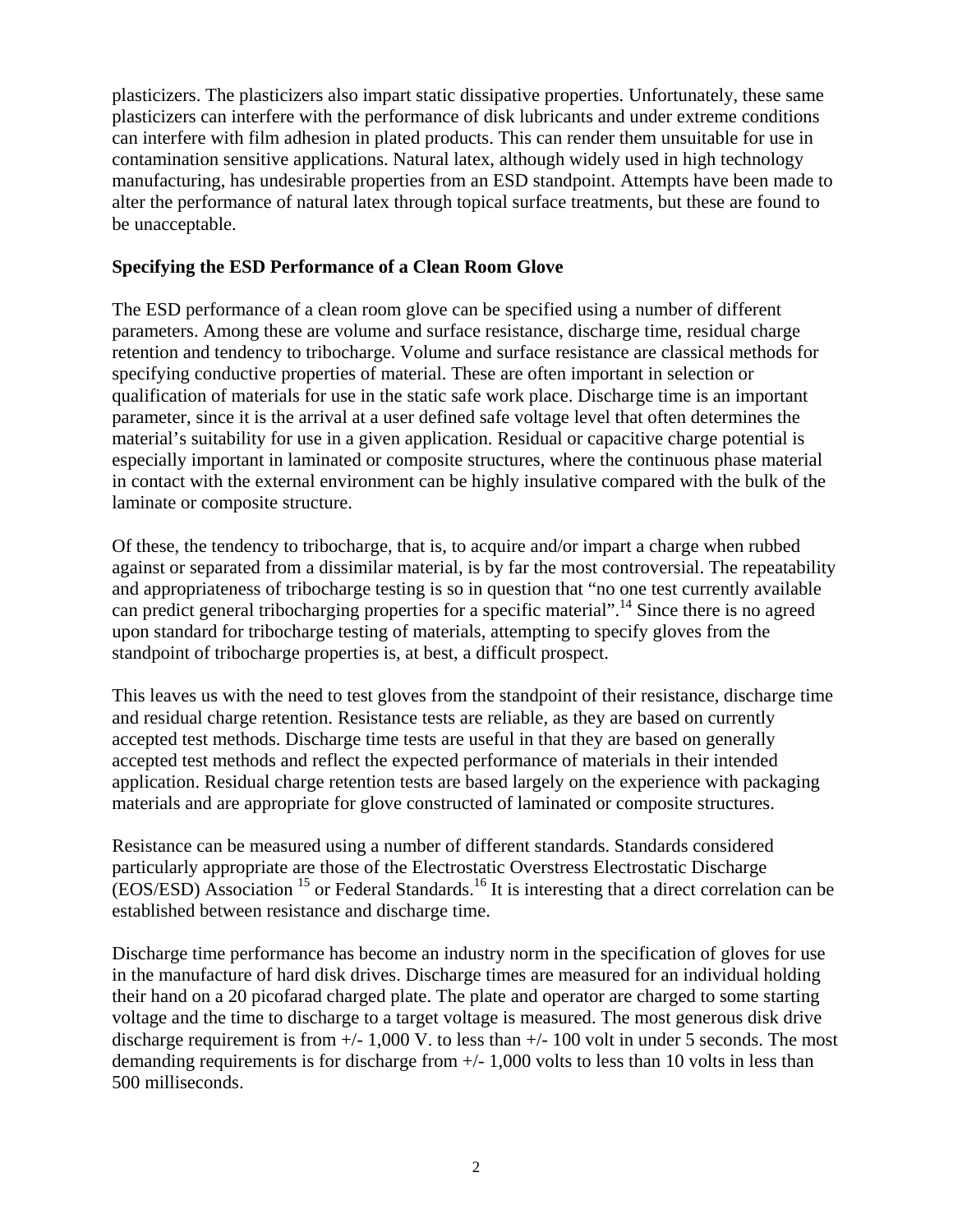### **Glove Use Strategies**

Many different strategies for the use of gloves and glove liners influence testing considerations. The choice of glove liners is end-use dependent. Some companies use glove liners as gowning gloves: they wear the glove liner as they put on their clean room garments and discard them in a laundry bin after use, just prior to donning a pair of clean room gloves. Some individuals continue to wear the glove liner and wear a pair of clean room gloves over them to enter the clean room. Industries which require manual dexterity often prefer a half finger glove liner. In most industries, the use of a glove liner while in the clean room is at the choice of the wearer: many individuals will choose to not wear a glove liner.

All of these choices affect the test strategy. Full finger glove liners that are made of insulative material might interfere with the ESD performance of gloves during use. Half finger glove liners made of insulative materials may not interfere with ESD performance of gloves, since the finger tips are in contact with the glove material. Finally, a full finger glove liner made to be static dissipative may afford some advantage over a full finger glove liner made of insulative material.

### **Purpose of the Study**

These tests were designed to determine the effect of glove strategy on discharge time in a practical application. That is, the time to discharge a charged surface using a number of glove and liner combinations were measured. The experimental design considers the selection of material for the glove, the choice of glove liner and examines the issue of glove cleanliness and relative humidity. The goal of the study was to determine the effects of these variables on glove performance in clean room environments, where the wearer will be wearing clean room garments.

### **Test Conditions**

All gloves in this report were conditioned to and tested at  $23^\circ \pm 2$  Celsius (72 Fahrenheit +/- 3) and  $50 \pm 5$  % or  $12 \pm 3$  % relative humidity. Gloves were conditioned for a minimum of 48 hours at each of these conditions prior to testing.

Five different gloves considered suitable for use in clean rooms were tested in this study. Three different types of nitrile gloves were tested to study the effect of chlorinating on discharge performance. Gloves tested in this study were:

- Unchlorinated nitrile gloves,
- Inside only chlorinated nitrile gloves,
- Two side chlorinated nitrile gloves
- Polyvinyl chloride (PVC) gloves, and
- Natural latex gloves.

The three sets of nitrile gloves were provided by the Ansell Critical Environment development laboratory in Ohio. The PVC gloves were from Oak Technical Products, based on the report of the distributor. The natural latex glove was the  $CR100<sup>TM</sup>$  glove, based on the report of the distributor.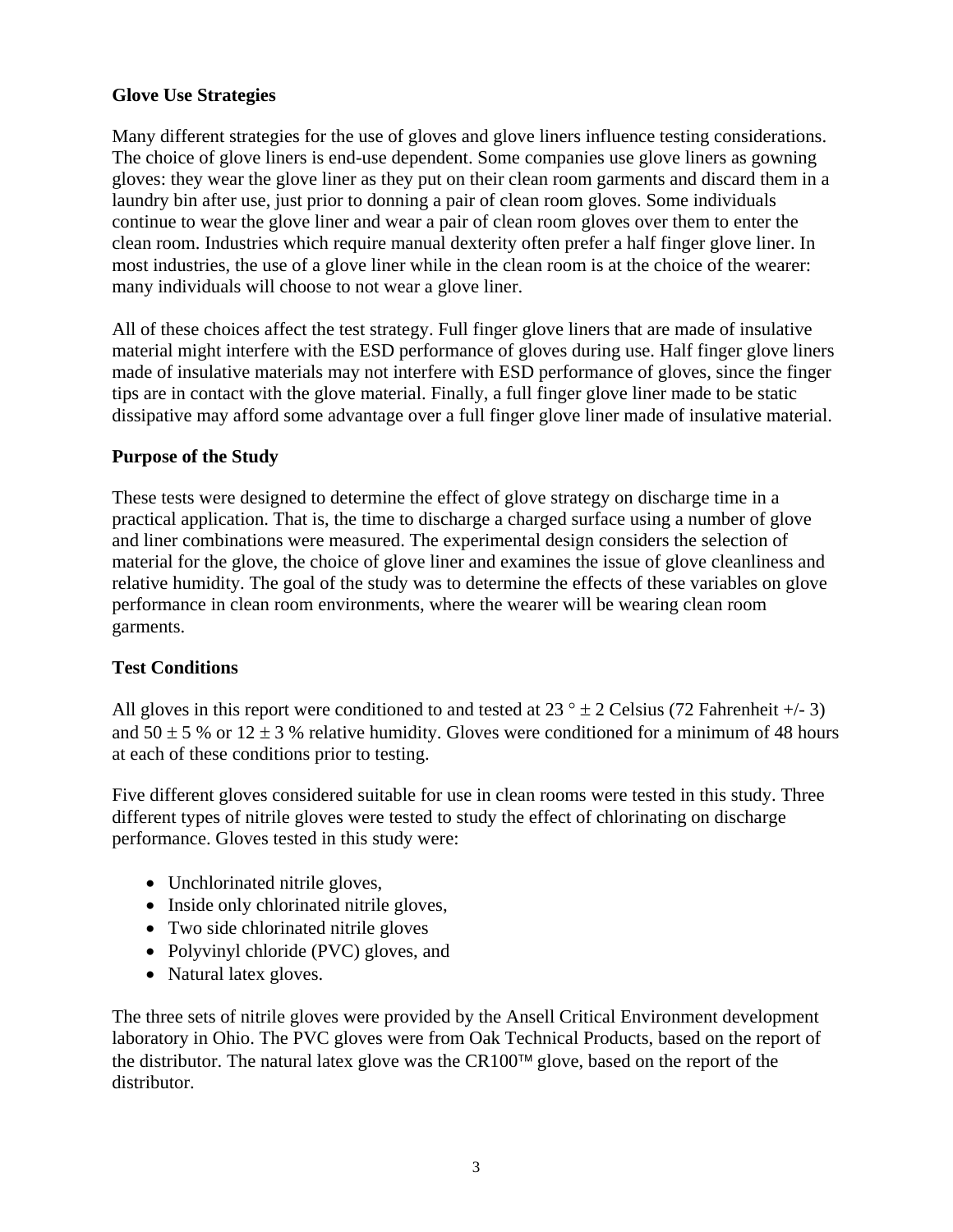Four different glove liner conditions were tested with the gloves. These conditions were selected to be representative of those in common practice in high technology manufacture. The glove liner conditions tested were:

- No glove liner,
- Full finger, insulative, Berkshire glove liner,
- Half finger, insulative, Berkshire glove liner, and
- Full finger, X-static  $TM$ , static dissipative glove liner.

### **Glove Status**

Gloves were tested in three states:

- Directly out of the original package,
- after deionized (DI) water wash, and
- after recontamination using sodium bicarbonate as a model contaminant. Glove were dusted off prior to test so they were not visibly contaminated.

### **Test Protocol**

Tests were run alternately while wearing a wrist strap or not wearing a wrist strap. The tester stood on a Teflon<sup> $\text{TM}$ </sup> isolation plate during the test. This was to ensure that discharge was limited to through the charge monitor or through the wrist strap. In the case where no wrist strap was worn, discharge was solely through the charge monitor.

The tests were run while to gloved hand was in contact with a NOVX Series 5000 Monitoring System. Data was recorded using the NOVX Data Acquisition Software. This facilitated recovery of discharge times from applied voltages of  $\pm$  1,000 V. to targets of  $\pm$  100, 50, 20, and 10 V. Because the NOVX instrument has extremely high input impedance in the path to ground through the electrometer, even an insulative material in contact with the 20 picofarad plate will appear to eventually discharge to some voltage. As a consequence, the natural latex gloves, normally considered an excellent insulator, will discharge relatively rapidly under these test conditions.

A minimum of three gloves were tested under each test condition. The procedure was as follows:

- The subject wore the appropriate glove and liner.
- The subject stood on an insulative sheet to ensure preservation of charge.
- A 20 picofarad charged plate monitor was charged to greater than 1200 volts.
- The operator applied their hand to the charged plate. Normal hand pressure was applied.
- The tester discharged using the wrist strap or, in the case where no wrist strap was worn, measured the discharge time through the monitoring system.
- The discharge time from 1000 volts to 100, 50, 20 and 10 volts were recorded.

# ANALYSIS METHODS

The primary objective was to determine which conditions had a dominant influence on discharge time. To this purpose, it is possible to combine similar test conditions (straight out of the package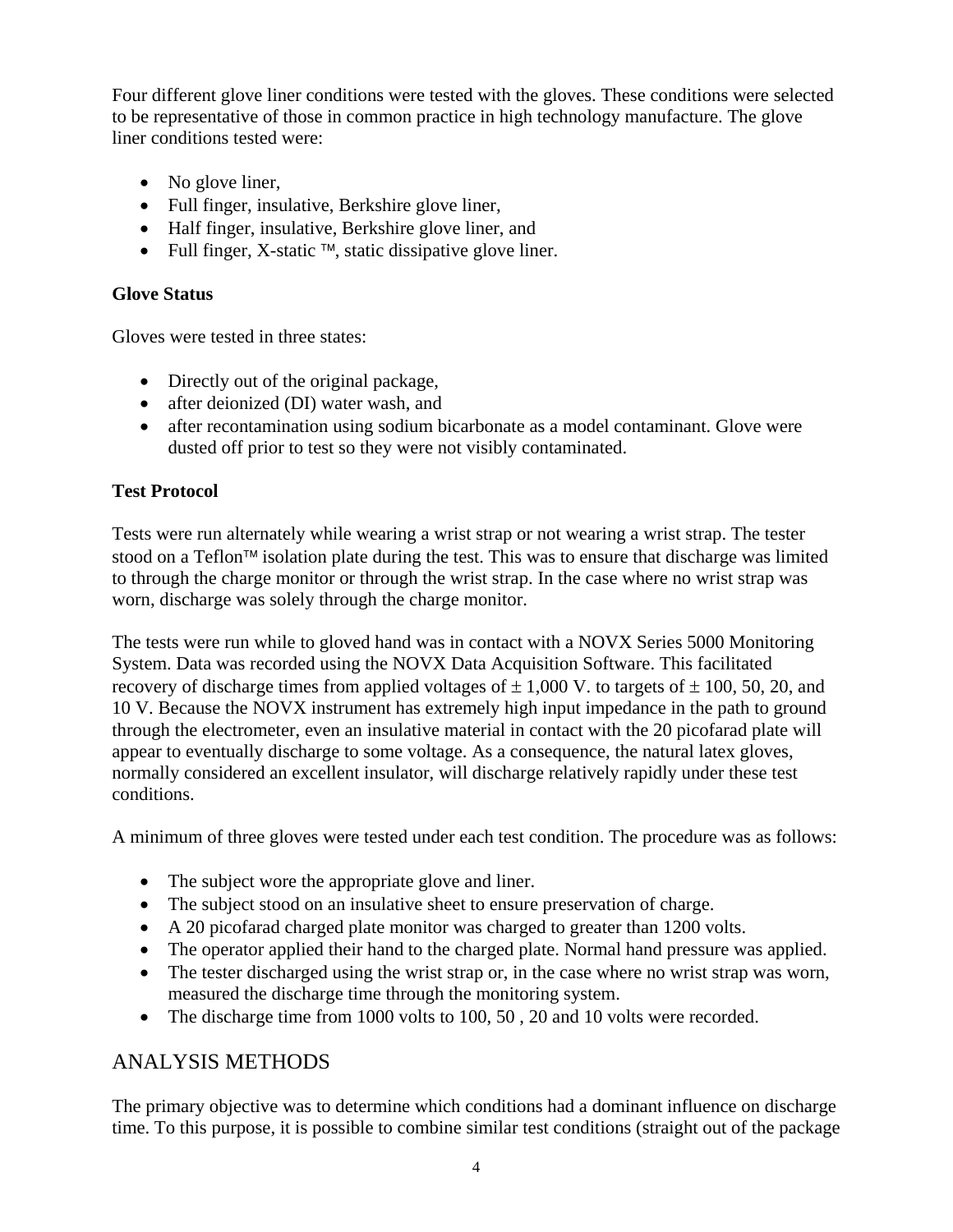versus water washed versus subsequently recontaminated) or type of glove (three types of nitrile gloves with PVC, since they are all dissipative). This combining of variables allows for a clearer interpretation of the outcome of the tests.

# RESULTS **Wearing versus Not Wearing a Wrist Strap**

One test variable included was wearing a groundable wrist strap versus not wearing a wrist strap. The comparison of discharge time of each glove when wearing or not wearing a grounded wrist strap is summarized in Table 1. The results in Table 1 are averaged over all glove liners.

Table 1. Discharge time in seconds from 1000 V. to 50 V. for various glove materials as a function of using or not using a wrist strap for gloves fresh out of the bag at 50 % r.h. (averaged over all liner conditions and wash conditions).

| Glove                      | Wrist strap use | Discharge time, msec. |
|----------------------------|-----------------|-----------------------|
| Unchlorinated nitrile      | Yes             | 77                    |
|                            | N <sub>0</sub>  | >10,000               |
| Inside chlorinated nitrile | Yes             | 71                    |
|                            | N <sub>o</sub>  | >10,000               |
| Double chlorinated nitrile | Yes             | 63                    |
|                            | N <sub>o</sub>  | >10,000               |
| Polyvinyl chloride         | Yes             | 65                    |
|                            | N <sub>o</sub>  | >10,000               |
| <b>Natural Latex</b>       | Yes             | >10,000               |
|                            | No              | >10,000               |

In all cases, not wearing a wrist strap interfered with the performance, in terms of discharge time, of the glove and glove liner under test, as shown in Table 1. In addition, natural latex gloves are not capable of discharging to less than 50 volts in less than 10,000 milliseconds (10 seconds), even while grounding through a wrist strap worn by the tester.

For products with extreme ESD sensitivity, such as MR heads, discharge to less than 50 volts will be required. The degradation of discharge performance to less than 50 volts indicates that wearing a wrist strap is mandatory. Since not wearing a wrist strap degrades the performance of all glove and glove liner combinations, the remainder of our discussion will concentrate on tests in which a wrist strap was worn. Thus we eliminate not wearing a wrist strap in all further data.

### **Effect of Relative Humidity:**

Relative humidity in the test environment had no effect on discharge times for the insulative, natural latex glove. Conversely, the effect of relative humidity could be measured for the three types of nitrile gloves and the PVC glove. The affect of relative humidity on discharge time for these four types of dissipative gloves are shown in Table 2. Data are for unwashed gloves straight out of the bag (i.e., DI water wash and recontamination are not included). Table 2. Effect of relative humidity on discharge times from 1,000 V. to the target voltage, in milliseconds, for static dissipative gloves.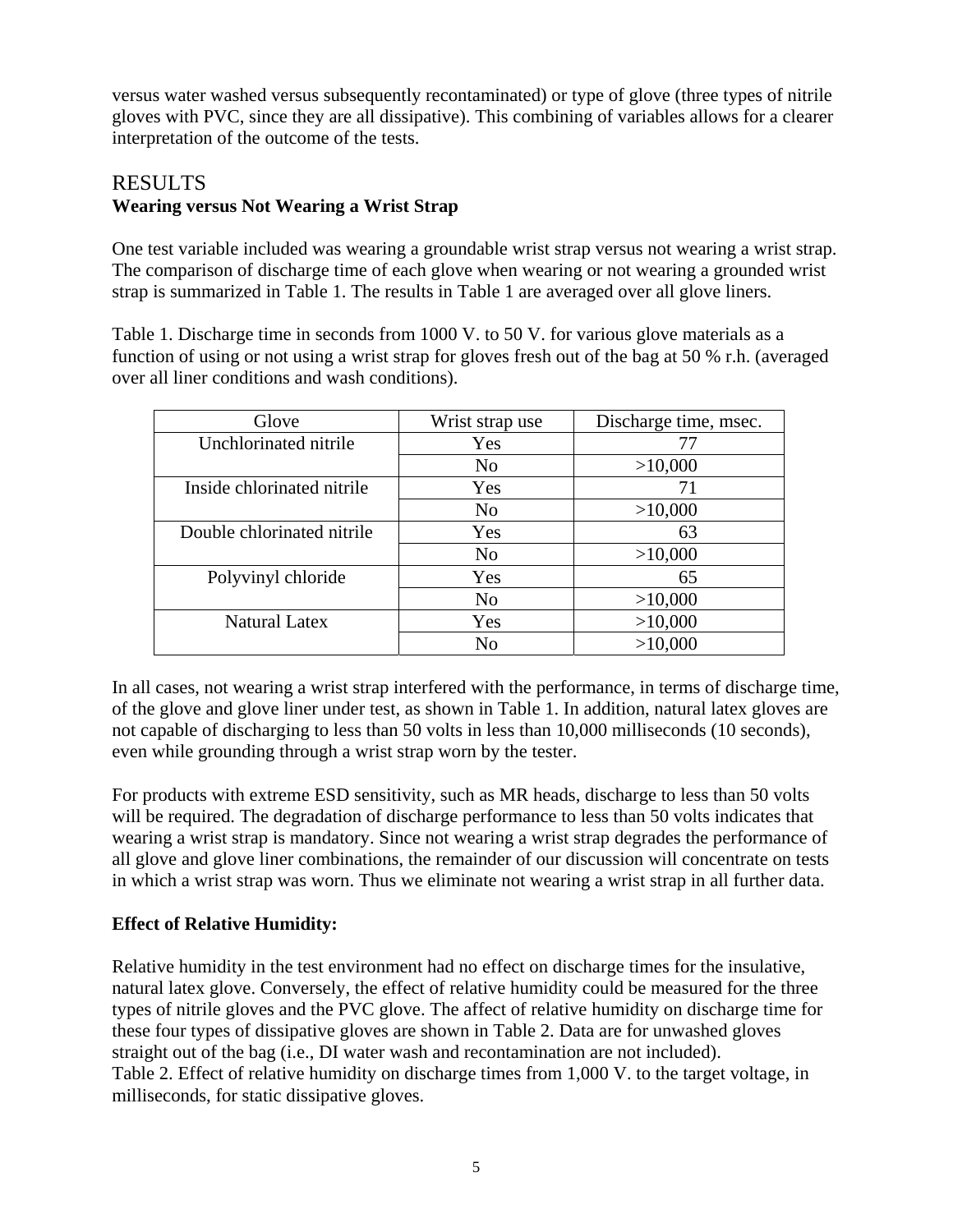| Glove                 | Relative    | 100 V. | 50 V. | 20 V. | 10 V. |
|-----------------------|-------------|--------|-------|-------|-------|
|                       | Humidity, % |        |       |       |       |
| Unchlorinated nitrile | 50          | 51     | 71    | 105   | 169   |
|                       | 12          | 55     | 83    | 182   | 394   |
| Inside chlorinated    | 50          | 48     | 63    | 92    | 126   |
| nitrile               | 12          | 58     | 87    | 162   | 237   |
| Double chlorinated    | 50          | 47     | 62    | 90    | 150   |
| nitrile               | 12          | 42     | 56    | 88    | 173   |
| <b>PVC</b>            | 50          | 35     | 44    | 56    | 65    |
|                       | 12.         | 36     | 45    | 58    | 67    |

Lower relative humidity tends to increase discharge time for all three types of nitrile gloves, especially for discharge to 20 volts or less. The effect is most pronounced for unchlorinated, less noticeable for inside-only chlorinated and least noticeable for double chlorinated. The effect of reduced relative humidity on PVC is consistent, but very small. In no case does glove type or relative humidity fail to meet even the most demanding requirement: 1000 V. to less than 50 V. in under 500 milliseconds, regardless of relative humidity.

### **Effect of Glove Liner**

Averaging together all gloves and wash conditions, the effect of the choice of glove liner can be seen, as shown in Table 3.

Table 3. Discharge time from 1000 V. to the target voltage, in milliseconds, as a function of glove liner, all static dissipative gloves and all wash conditions combined.

| Liner                     | Relative Humidity, % | 100 V. | 50 V. | 20 V. | 10 <sub>V</sub> |
|---------------------------|----------------------|--------|-------|-------|-----------------|
| None                      | 50                   | 51     | 67    | 95    | 126             |
|                           | 12                   | 41     | 53    | 75    | 116             |
| $X$ -static <sup>TM</sup> | 50                   | 51     | 70    | 110   | 161             |
|                           | 12                   | 52     | 76    | 153   | 270             |
| $\frac{1}{2}$ finger      | 50                   | 50     | 67    | 107   | 192             |
|                           | 12                   | 48     | 70    | 134   | 259             |
| Full finger               | 50                   | 79     | 70    | 128   | 202             |
|                           | 12.                  | 50     | 72    | 130   | 225             |

As the target discharge voltage decreases, the discharge time increases. In no case is the average discharge time for a glove/liner combination greater than 300 milliseconds. Clearly all glove/liner combinations will meet even the most demanding disk drive manufacturer's requirement (1000 volts to less than 10 volts in under 500 msec).

It is not surprising that the bare hand inside a glove affords the fastest discharge times. Human skin resistance is typically modeled as a 1000 ohm resistor. This is well below the  $10<sup>5</sup>$  ohm lower limit for dissipative materials. The X-static<sup> $tau$ </sup> liner performs nearly as well as the bare hand, except for low relative humidity discharge to 20 volts or less. The half finger, insulative glove liner performs well for discharge time to greater than 10 V. but shows a significant increase in discharge time for discharge time to 10 V. At low relative humidity, the half finger glove liner discharge times to 20 volts or less are adversely affected, but not as much as the X-static<sup> $M$ </sup> glove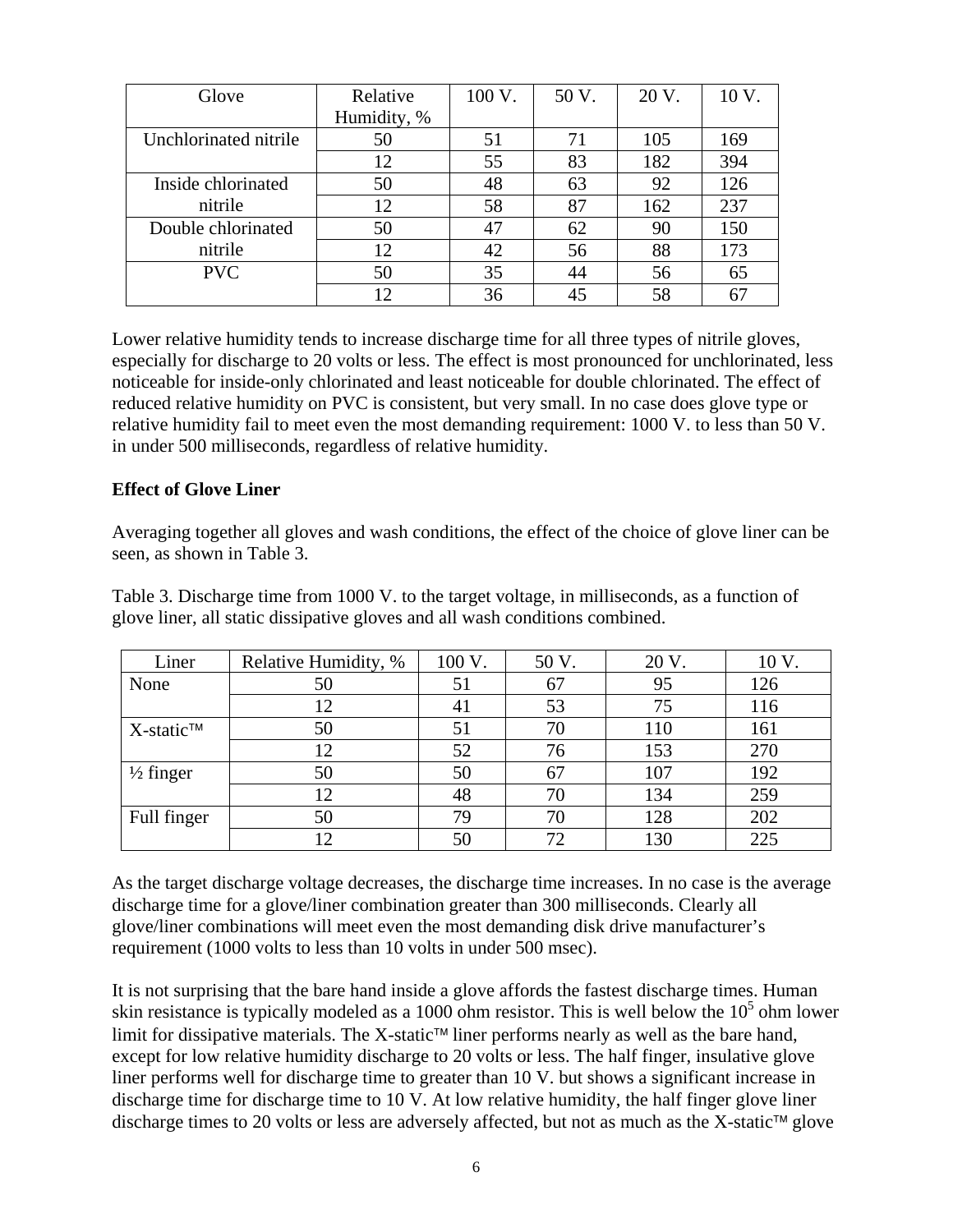liner. The full finger, insulative glove liner performs the worst of all. Interestingly, the full finger, insulative glove liner shows little sensitivity to relative humidity of the test environment.

## **Effect of Time:**

A important observation was made during the 50 % relative humidity tests. The full finger glove liner performance started out poor but improved rapidly with time. It is believed that this was the result of hydration of the liner material by perspiration. The timing of the effect was not measured. All data reported in Table 3 are for a fully equilibrated liner (i.e., stable readings). The time to achieve acceptable discharge performance may be significantly affected by relative humidity in the test environment and more importantly by the degree that a person wearing the glove and liners sweats from the palm. The current tests were conducted by a wearer who sweats relatively heavily compared to the average person, although this should not affect the performance of the wrist strap or the performance of the charge monitoring system.

More careful observations were made at 12 % r.h., where the effect of hydration of the glove liner should be amplified over testing at 50 % r.h. In the 12 % r. h. tests the time for the glove to reach stable discharge time was measured and found to be about 5 minutes. Table 4 shows the effect of immediately testing the glove and liner versus discharge time after 5 minutes for two types of nitrile gloves and two different glove liners.

Table 4. Discharge times from 1000 V. to the target voltages, in milliseconds, immediately after putting on the glove and liner versus after wearing the glove and liner for 5 minutes. (12 % r.h.)

| Glove       | Liner                                                 | 100 V. | 50 V. | 20 V. | 10 V. |
|-------------|-------------------------------------------------------|--------|-------|-------|-------|
| 2 side      | $X$ -static <sup>TM</sup>                             | 41     | 55    | 98    | 230   |
| chlorinated | $X$ -static <sup><math>\tau</math>M</sup> + 5 minutes | 38     | 49    | 68    | 116   |
|             | Full finger                                           | 43     | 57    | 85    | 148   |
|             | Full finger $+5$ minute                               | 42     | 58    | 76    | 105   |
| Inside      | $X$ -static <sup>TM</sup>                             | 81     | 134   | 266   | 373   |
| chlorinated | $X$ -static <sup><math>\tau</math>M</sup> + 5 minutes | 44     | 57    | 81    | 117   |
|             | Full finger                                           | 57     | 84    | 164   | 256   |
|             | Full finger $+5$ minutes                              | 44     | 60    | 96    | 177   |

Both the X-static<sup> $\pi$ </sup> and the insulative full finger glove liner discharge times are affected by wear time at 12 % relative humidity, especially for discharge times to 20 volts or less. However, in no case is the discharge time slower than required by the most demanding specification in the disk drive industry.

### **Effect of Chlorinating:**

All liner and wash combinations were averaged together for nitrile gloves to determine the affect of chlorinating. The results are summarized in Table 5.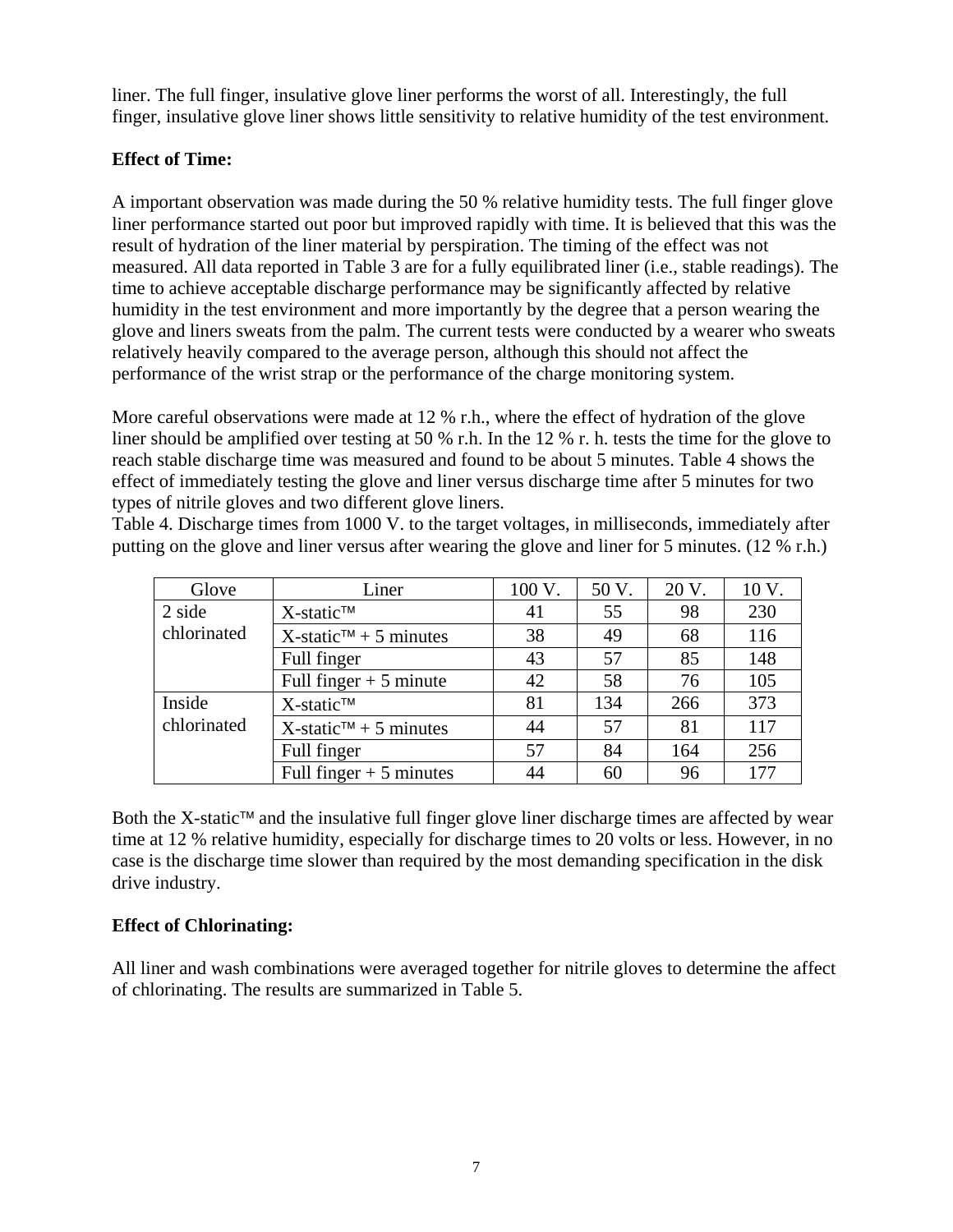Table 5. Effect of chlorinating on discharge time, in milliseconds, from 1000 V. to the target voltage. (50 % r.h.)

| Condition          | ന  | 50 V | 20 V |     |
|--------------------|----|------|------|-----|
| Unchlorinated      | эh |      | 139  |     |
| Inside chlorinated |    |      | 103  | 142 |
| Double chlorinated |    |      | 94   |     |

Of the various test results in this study, these are the most consistent. The more a glove is chlorinated, the better its' performance in discharge time. Again, the effect is small but measurable. The effect is most prominent for discharge times to 20 Volts or less.

### **Glove and Liner Combination:**

Averaging together wash conditions, we can evaluate a glove's ability to discharge to 10 volts. The results are summarized in Table 6.

Table 6. Interaction between glove type and liner type for discharge time from 1000 V. to 10 V., in milliseconds (50 % r.h.)

| Glove                       | Liner |                           |             |             |
|-----------------------------|-------|---------------------------|-------------|-------------|
|                             | None  | $X$ -static <sup>TM</sup> | Half finger | Full finger |
| Nitrile, not chlorinated    | 145   | 164                       | 206         | 372         |
| Nitrile, inside chlorinated | 155   | 108                       | 146         | 158         |
| Nitrile, fully chlorinated  | 111   | 145                       | 150         | 135         |
| Polyvinyl chloride          | 66    | 125                       | 128         | 142         |

These data show that chlorinating the glove has an affect on discharge time, but the effect is inconsistent. A nitrile glove which is fully chlorinated inside and out improved discharge time for all glove liners. The full finger glove liner appears to increase discharge times. However, in no case is the discharge time greater than 500 milliseconds.

### **Wash Condition:**

Three conditions were tested for all static dissipative gloves. These were: direct out of the package, after washing in DI water (followed by towel drying) and after light recontamination using sodium bicarbonate. The results are listed in Table 7.

Table 7. Effect of glove treatment (no wash, DI water wash, recontamination) on discharge time from 1000 V. to less than the target voltage, in milliseconds.

| <b>Wash Condition</b> | 100 V | 50 |     |       |
|-----------------------|-------|----|-----|-------|
| Not washed            |       | 60 |     | 1 2 7 |
| DI washed             | 44    | JО |     |       |
| Recontaminated        |       | 90 | .66 |       |

These results show that a slight improvement in discharge time is afforded by glove washing. The improvement is most noticeable for discharge time to 10 volts.